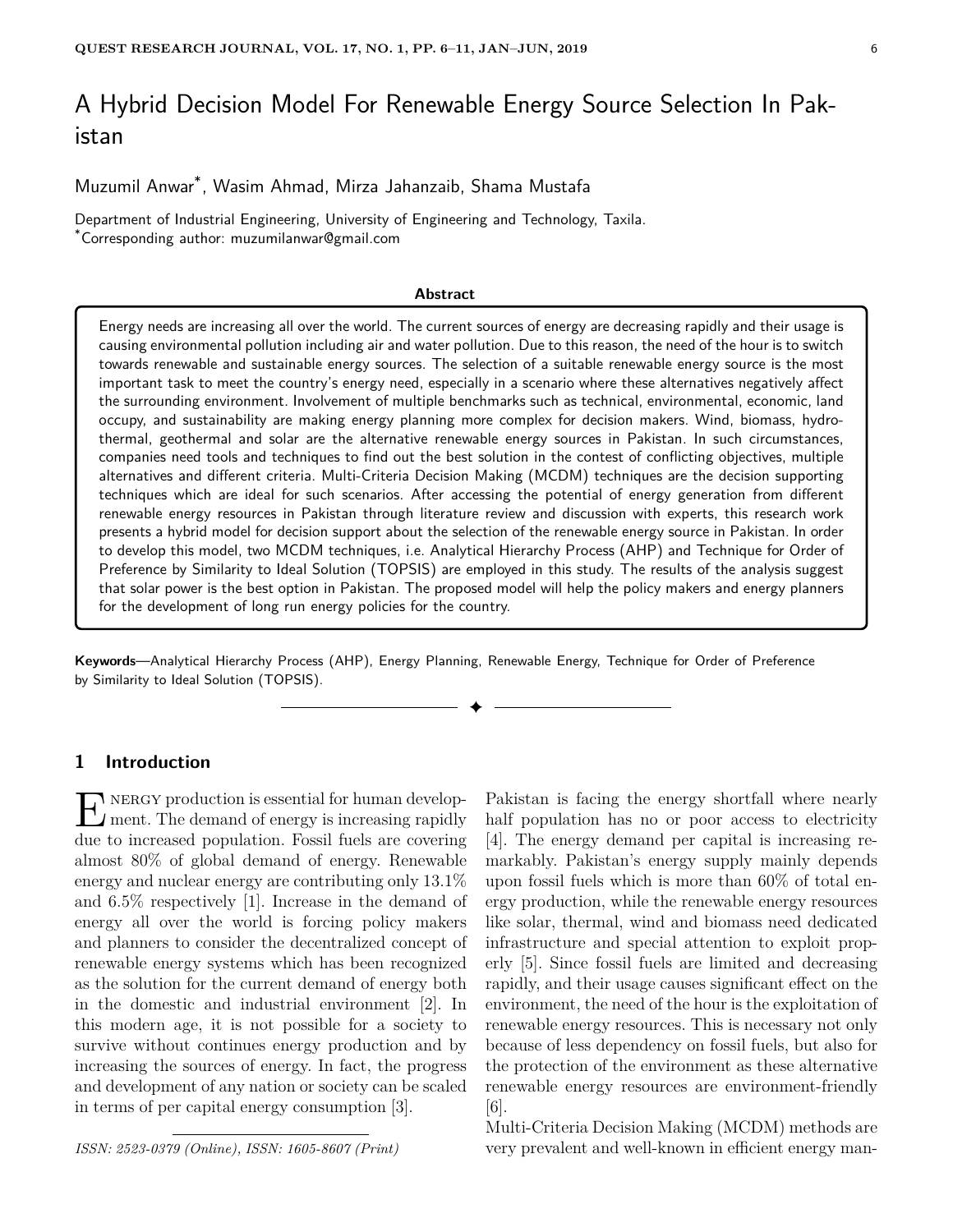agement. These tools are used for the solution of the problems involving multiple and conflicting objectives. These techniques have helped in most countries to mitigate energy poverty. In these techniques, results are dependent upon the decision-makers [7]. Many countries use these techniques for the identification of the best model solution or for the selection of the best alternative in the selection of renewable energy resource, such as Ighravwe et al. [8] made a minigrid business model for a community in Nigeria under the criteria of economic and envi-ronment, Chia-Nan Wang et al. [9] used this technique for choosing the optimal location of solar power plant in Viet Nam and claimed that this approach is flexible and practical. Pouya et al. [10] made a hybrid model of all renewable energy sources and applied MCDM technique to rank all renewable energy sources in Iran. Yunna et al. [11] applied fuzzy MCDM technique for the selection of most efficient and appropriate renewable power source in China.

The purpose of this work is to develop a hybrid decision model for ranking the renewable energy source in Pakistan. The hybrid decision model is composed of two existing MCDM techniques: AHP and TOPSIS. For making criteria-based decision matrix, the AHP method is used and TOPSIS is used for making the decision matrix of alternatives and then to rank alternatives.

### **2 Methods**

In this research study, "Analytical Hierarchy Process"(AHP) and "Technique for Order of Preference by Similarity to Ideal Solution"(TOPSIS) methods are employed to evaluate the alternatives of renewable energy production pathways. A questionnaire was developed to gather the data from experts. It included the criteria and alternatives. A scale of 1 to 10 is used as low to the high importance of criteria for TOPSIS and Saaty's scale is used for AHP. Weights are given to each alternative and the criteria by experts. The average of all responses of specific alternative and criteria is used for further calculation.

## **2.1 AHP**

Analytical hierarchy Process (AHP) is a multi-criteria decision support technique developed by Thomas Saaty in 1977 [12]. In this decision aiding technique, expert's opinion is used for weighting the individual alternatives and the alternatives are compared with respect to criteria. Subsequently, a priority score is derived for each alternative. The alternative with the highest score is preferred [13]. Table 1 and Table 1

show the templates of the criteria matrix and the pairwise comparison matrix used in this analysis. In Table 1,  $C_1 \ldots, C_n$  represents *Criteria 1* to *Criteria n*. In Table 2,  $C_i$  and  $A_1, \ldots, A_n$  represents the *i*<sup>th</sup> Criteria and Alternatives respectively.

The steps of AHP are given below [14-17].

- 1) State the problem and its objective.
- 2) Make a hierarchy, keeping objective at the top, the criteria at intermediate level, and alternatives at the bottom level.
- 3) Develop pairwise comparison matrices  $(n \times n)$ of alternatives based on each of criteria by using the Saaty's scale to weight the alternative. The dominant alternative gets the higher weight. Similarly construct a pairwise criteria matrix.
- 4) Normalize the pair wise comparison matrices and obtain individual priorities for all matrices.
- 5) Synthesize the model by multiplying the priority matrix of all alternatives with priority of criteria matrix.
- 6) Check the consistency of all matrices by computing the value of  $(\lambda \max)$ . First calculate the consistency index given by  $C.I =$  $\lambda$  max  $-\frac{n}{(n-1)}$ . Compute consistency ratio  $(C.R)$  as  $R = \frac{C.I}{R.I}$ , where  $R.I$  is a random index and is given in the Table 3 [16, 17].

## **2.2 TOPSIS**

TOPSIS (Technique for Order of Preference by Similarity to Ideal Solution) is a multi-criteria decisionmaking tool designed by Huang and Yoon in 1981 [18]. In this technique, the +ve and -ve ideal solutions are identified and the separation from both are calculated. The alternative at the smallest distance from +ve ideal solution and the largest distance from -ve ideal solution is selected as most preferable alternative [19]. The calculation steps of TOPSIS are given below.

1) Development of decision matrix

$$
A = \begin{pmatrix} x_{11} & x_{12} & \dots & x_{1n} \\ x_{21} & x_{22} & \dots & x_{2n} \\ \vdots & & \vdots & \vdots \\ x_{1m} & x_{2m} & \dots & x_{nm} \end{pmatrix}
$$
 (1)

Where *xnm* is the average weight of an alternative.

- 2) Normalization of decision matrix
- 3) Weighted normalization of matrix *D.C*, where *D* is the matrix of average weights for all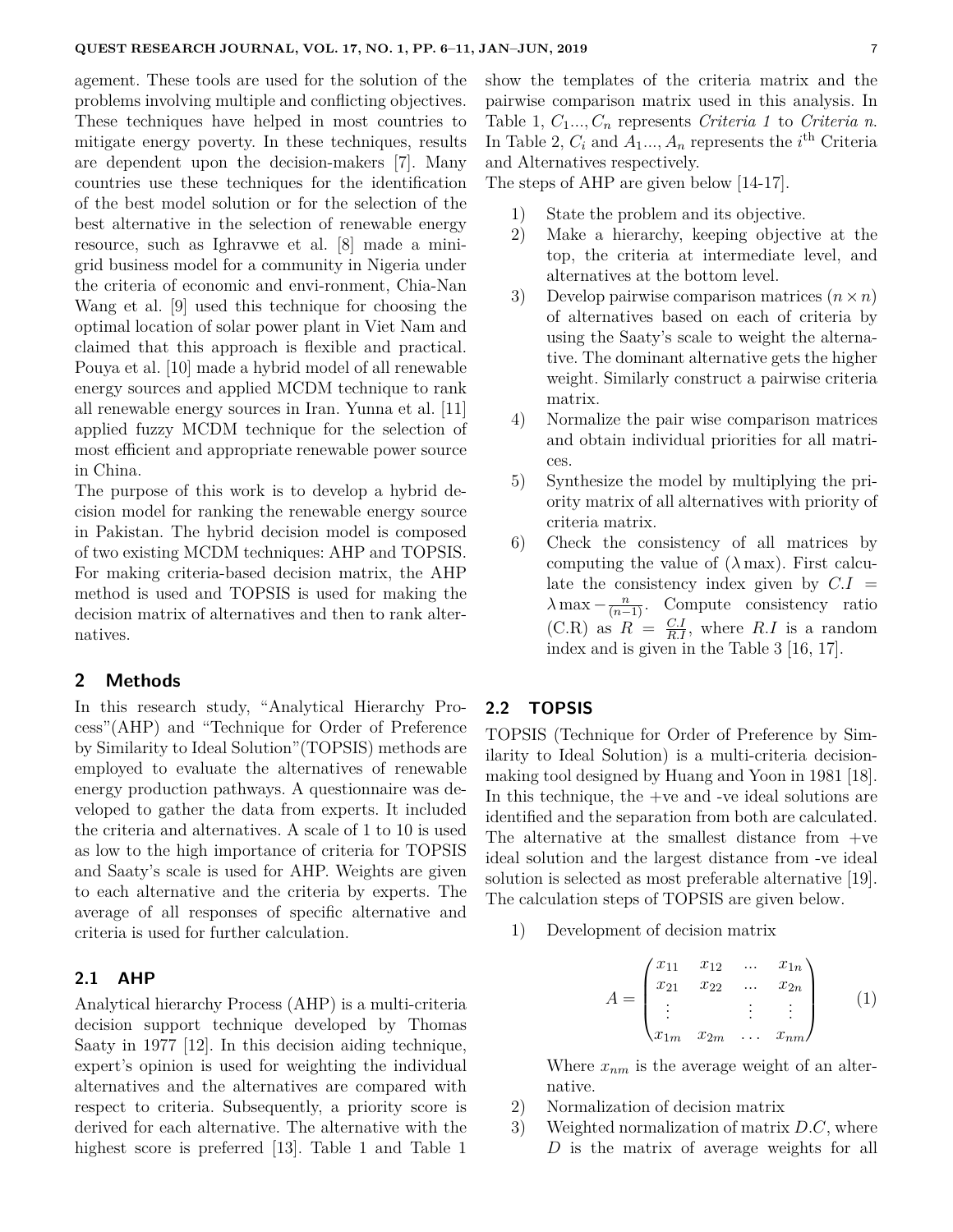### **QUEST RESEARCH JOURNAL, VOL. 17, NO. 1, PP. 6–11, JAN–JUN, 2019** 8

| Criteria Matrix   Expert 1 |  |          | Expert 2 |  | $\cdots$ | Expert n |  |  | Average  |  |  |          |  |
|----------------------------|--|----------|----------|--|----------|----------|--|--|----------|--|--|----------|--|
|                            |  | $\cdots$ |          |  |          |          |  |  | $\cdots$ |  |  | $\cdots$ |  |
| าก                         |  |          |          |  |          |          |  |  |          |  |  |          |  |
|                            |  |          |          |  |          |          |  |  |          |  |  |          |  |
|                            |  |          |          |  |          |          |  |  |          |  |  |          |  |

| Ci | Expert 1 |          |    | Expert 2 |  |    | $\cdots$ | Expert n | Average |          |  |
|----|----------|----------|----|----------|--|----|----------|----------|---------|----------|--|
|    |          | $\cdots$ | Αn |          |  | Αn |          | $\cdots$ |         | $\cdots$ |  |
| ۱2 |          |          |    |          |  |    |          |          |         |          |  |
|    |          |          |    |          |  |    |          |          |         |          |  |
|    |          |          |    |          |  |    |          |          |         |          |  |

TABLE 1: Criteria matrix

|  | TABLE 2: Pariwise comparison matrix |  |
|--|-------------------------------------|--|
|  |                                     |  |

| n    |  |   |                  | -       |             |        |  |
|------|--|---|------------------|---------|-------------|--------|--|
| 10.1 |  | - | 0.9 <sub>1</sub> | $19-19$ | $124 + 132$ | $\sim$ |  |

TABLE 3: Random index

criteria,  $C = matrix(c_1, c_2, ..., c_n)$ , where  $c_1, c_2, ..., c_n$  are criteria.

- 4) Calculate Positive Ideal Solution (PIS) and Negative Ideal solutions (NIS).
- 5) Calculation of Separation from Positive Ideal Solution (SPIS) and Separation from Negative Ideal solutions (SNIS).
- 6) Calculate closeness to coefficient (CC) ideal solution.

Table 4 shows the weight matrix of criteria. Table 5 shows decision matrix for alternative *i*.

# **3 An Application: Renewable Energy Source Selection for Pakistan**

The proposed model (Figure 1) is a combination of two different MCDM techniques: AHP method and TOPSIS method. In AHP method, we identify criteria weights and from TOPSIS method selection of alternate renewable energy source is done. Decision makers or opinion of experts are used for making pairwise comparison of criteria. The criteria chosen for the proposed model are most commonly used globally and locally (shown in Table 6) and from opinion of decision makers.

# **4 Model Development**

A hybrid model (Figure 1) is created to evaluate the overall rank of renewable energy pathway. AHP is used to derive the weights of criteria and TOPSIS is used to evaluate the overall rank of alternatives. Hybrid model enhances the reliability of overall results as two techniques are incorporated due to which limitations of techniques are minimized.

### **5 Results and Discussion**

A hybrid model of two MCDM techniques, i.e. AHP and TOPSIS, has been developed. Local weights of criteria are calculated by using AHP as shown in Table 7. These local priorities are index to the importance of each criteria. All weights are based on the subjective judgments made by experts. It is evident from the results that the efficiency has the highest priority value of 53%, the second highest value of 21% for environmental impacts, 11% for overall cost, 8% for the sustainability, and least value of 5% for land use. Environmental impacts are important in deciding the pathway of the energy generation due to the increasing burden of CO2 emission and Ozone depletion. Therefore, it can be inferred that a renewable energy pathway having a high efficiency and lower environmental impacts is desirable based on the local priorities derived from the criteria matrix.

Table 8 shows the weighted decision matrix obtained by multiplying the local priority of criteria by decision matrix. This table shows the integrated result of criteria and alternatives which is further normalized to evaluate the +ve and -ve ideal solutions.

Table 9 is derived from Table 8. It shows the separations from positive (SPIS), negative ideal solutions (SNIS), closeness coefficient (CC) and rank of renewable energy (R.E) alternatives. A desirable alternative should have minimum separation from the positive ideal solution, maximum separation from negative ideal solution, and a highest value of closeness coefficient. The solar energy alternative has 0.041 unit separations from positive ideal solution and 0.285 unit separation from negative ideal solution with the highest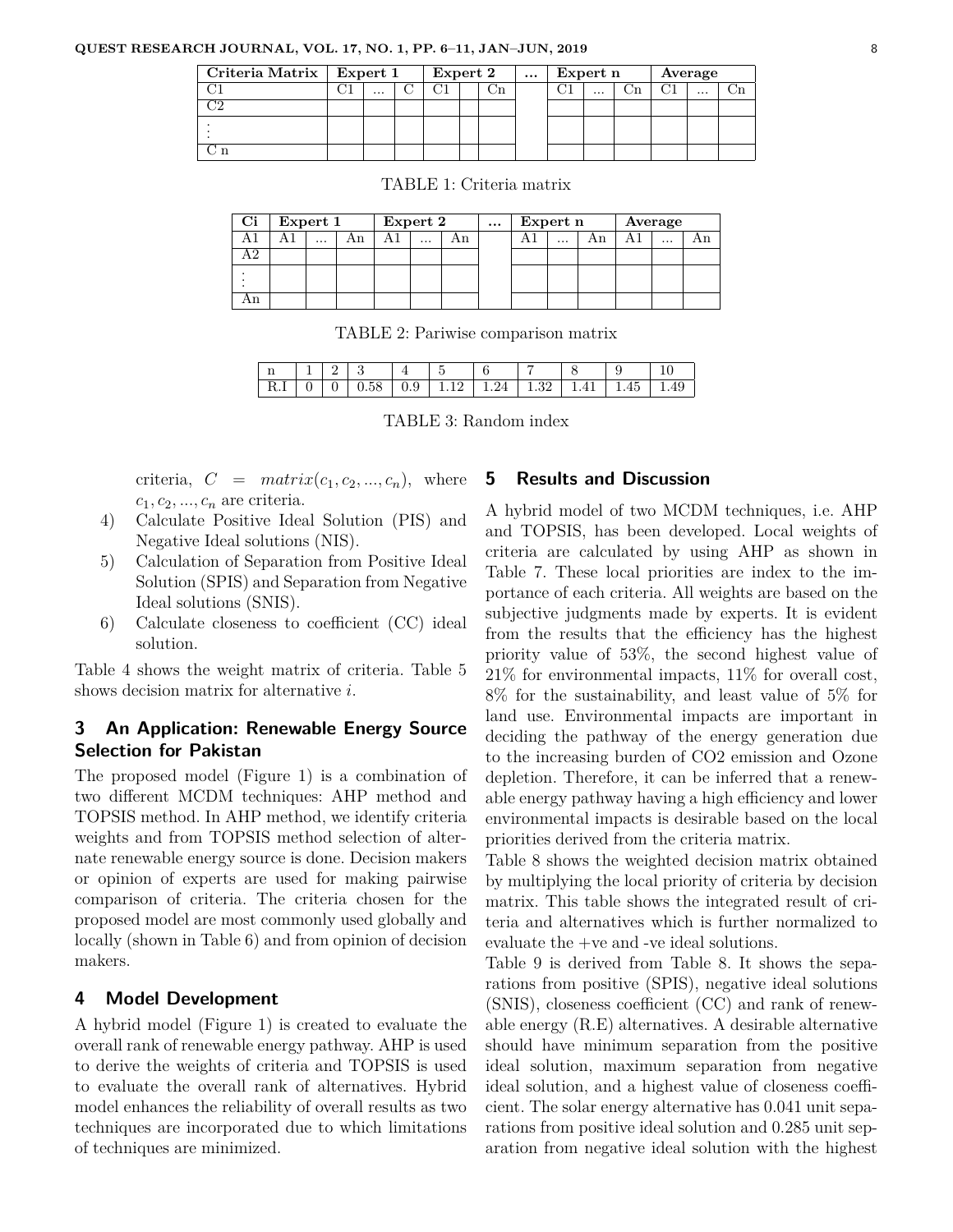### **QUEST RESEARCH JOURNAL, VOL. 17, NO. 1, PP. 6–11, JAN–JUN, 2019** 9

| Criteria   | Expert 1 | Expert $2 \mid$ | Expert 3 | $\cdots$ | Expert n | Average |
|------------|----------|-----------------|----------|----------|----------|---------|
| Criteria 1 |          |                 |          |          |          |         |
| Criteria 2 |          |                 |          |          |          |         |
| Criteria 3 |          |                 |          |          |          |         |
|            |          |                 |          |          |          |         |
| Criteria n |          |                 |          |          |          |         |

TABLE 4: Weight matrix of the criteria

| Criteria   | Expert 1 | Expert 2 | Expert 3 | $\cdots$ | Expert n | Average |
|------------|----------|----------|----------|----------|----------|---------|
| Criteria 1 |          |          |          |          |          |         |
| Criteria 2 |          |          |          |          |          |         |
| Criteria 3 |          |          |          |          |          |         |
|            |          |          |          |          |          |         |
| Criteria n |          |          |          |          |          |         |

TABLE 5: Decision matrix for the alternatives



Fig. 1: The proposed model

| Criteria                    | Reference                                                                |
|-----------------------------|--------------------------------------------------------------------------|
| <b>Technical Efficiency</b> | $\boxed{20}\ \boxed{21}\ \boxed{22}\ \boxed{23}\ \boxed{24}\ \boxed{25}$ |
| Overall Cost                | $[26]$ $[22]$ $[21]$ $[27]$ $[28]$                                       |
| Environmental               | $[21]$ $[27]$ $[29]$ $[20]$                                              |
| Land Use                    | $[21]$ $[29]$ $[30]$ $[25]$                                              |
| Sustainability              | $[29]$ $[27]$ $[31]$ $[32]$ $[33]$ $[34]$                                |

TABLE 6: Decision table for the alternatives

| Criteria matrix           | Priority |
|---------------------------|----------|
| Land use                  | 0.053    |
| Sustainability            | 0.080    |
| Overall installation cost | 0.116    |
| Environmental impact      | 0.213    |
| Efficiency                | 0.538    |
| Sum                       | 1.000    |

TABLE 7: Local priority of criteria matrix

value of closeness coefficient. Hence, the solar energy alternative has been ranked number 1 among other alternatives. In the same way, hydro-thermal, wind, geothermal and biomass energy alternatives have been ranked as 2,3,4,5, respectively.

# **6 Conclusion**

The purpose of this study was to select a suitable renewable energy resource using proposed hybrid decision model. The result of this research study shows that solar energy is the most suitable renewable energy source for Pakistan. Solar Energy capacity in Pakistan is estimated to be 2,900,000 MW, but only 200 MW of solar energy power plants were installed till 2018 [35]. Hence, the proposed research study and the resulted ranks in Table 8 will help the policy makers and energy planners for making long-term energy policies for Pakistan. However, changing the criteria or alternatives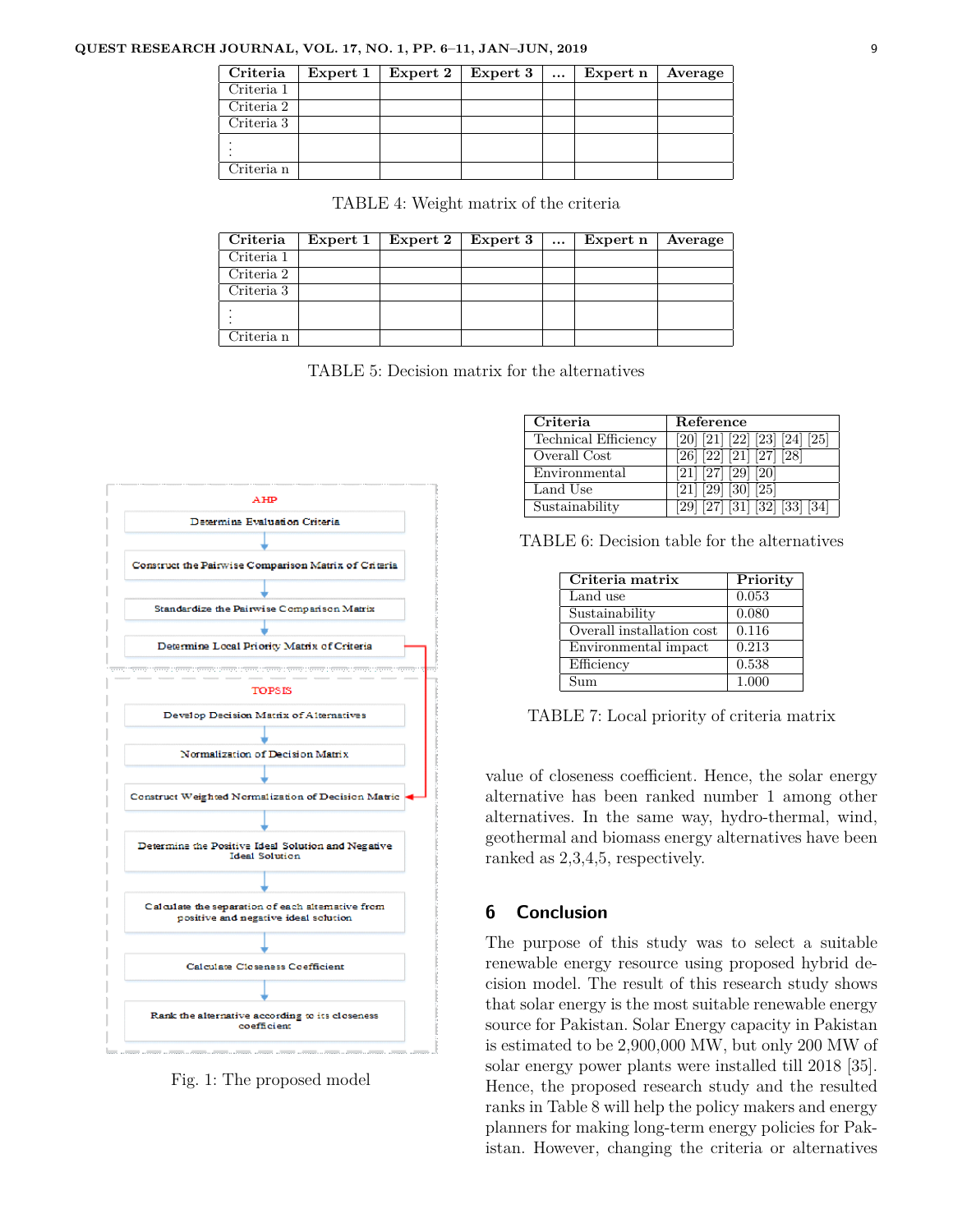| <b>Decision Matrix</b>  | $\operatorname{Wind}$ | Solar | <b>Biomass</b> | Geothermal | Hydro-thermal |
|-------------------------|-----------------------|-------|----------------|------------|---------------|
| Land Use                | 8.00                  | 8.67  | 4.33           | 4.33       | 9.33          |
| Sustainability          | 6.00                  | 8.33  | 5.33           | 6.67       | 6.67          |
| Overall Cost to install | 5.33                  | 8.67  | 6.00           | 5.00       | 7.67          |
| Environmental Impacts   | 3.67                  | 4.67  | 5.67           | 3.33       | 5.00          |

TABLE 8: Decision matrix of the alternatives

| <b>Alternatives</b> | <b>SPIS</b> | <b>SNIS</b> | $_{\rm CC}$ | Rank  |
|---------------------|-------------|-------------|-------------|-------|
| Wind                | 0.184       | 0.119       | 0.392       | 3.000 |
| Solar               | 0.041       | 0.285       | 0.874       | 1.000 |
| <b>Biomass</b>      | 0.277       | 0.097       | 0.259       | 5.000 |
| Geothermal          | 0.209       | 0.098       | 0.319       | 4.000 |
| Hydrothermal        | 0.085       | 0.211       | 0.713       | 2.000 |

TABLE 9: Computation of SPIS, SNIS & CC

using this model may change the ranking. Alternatives can also be assessed with the simulation model.

### **References**

- [1] I. E. Agency, Renewables in Global Energy Supply: An IEA fact sheet, International Energy Agency, 2003.
- [2] A. Chaudhry, M., R. Raza, and S.A. Hayat, Renewable Energy Technologies in Pakistan: Prospects and challenges. Renewable and Sustainable Energy Reviews, Vol. 13, No. 6, p. 1657–1662, 2009.
- [3] U.K. Mirza, N. Ahmad, T. Majeed and K. Harijan, Wind Energy Development in Pakistan. Renewable and Sustainable Energy Reviews, Vol. 11, No. 9, pp. 2179–2190, 2007.
- [4] U. Zafara, T. U. Rashida, A. Khosab, M. S. Khalila, M. Rahi, An Overview of Implemented Renewable Energy Policy of Pakistan. Renewable and Sustainable Energy Reviews, Vol. 82: pp. 654–665, 2018.
- [5] M. Asif, Sustainable Energy Options for Pakistan. Renewable and Sustainable Energy Reviews, Vol. 13, No. 4, pp. 903–909, 2009.
- [6] S. Hamal, O. Senvar, and O. Vayvay, Selection of Optimal Renewable Energy Investment Project Via Fuzzy Anp. Journal of Economics Finance and Accounting, Vol. 5, No. 2, pp. 224–233, 2018.
- [7] S. D. Pohekar and M. Ramachandran, Application of Multi-Criteria Decision Making To Sustainable Energy PlanningâĂŤA review. Renewable and Sustainable Energy Reviews, Vol. 8, No. 4, pp. 365–381, 2004.
- [8] D. Ighravwe and M. Babatunde, Selection of A Mini-Grid Business Model For Developing Countries Using CRITIC-TOPSIS With Interval Type-2 Fuzzy Sets. Decision Science Letters, Vol. 7, No. 4, pp. 427–442, 2018.
- [9] C.N. Wang, V.T. Nguyen, H.T.N. Thai and D.H Duong, Multi-Criteria Decision Making (MCDM) Approaches for Solar Power Plant Location Selection In Viet Nam. Energies, Vol. 11, No. 6 pp. 1504, 2018.
- [10] P. Ifaei, A. Farid, and C. Yoo, An Optimal Renewable Energy Management Strategy with And Without Hydropower Using A Factor Weighted Multi-Criteria Decision-Making Analysis And Nation-Wide Big Data-Case Study In Iran. Energy, Vol. 158, pp. 357–372, 2018.
- [11] Y. Wu, C. Xu, and T. Zhang, Evaluation of Renewable Power Sources Using A Fuzzy MCDM Based On Cumulative Prospect Theory: A Case In China. Energy, Vol. 147, pp. 1227–1239, 2018.
- [12] T.L. Saaty, A Scaling Method for Priorities in Hierarchical Structures. Journal of Mathematical Psychology, Vol. 15, No. 3, pp. 234–281, 1977.
- [13] M. Marttunen, V. Belton, and J. Lienert, Are Objectives Hierarchy Related Biases Observed in Practice? A Meta-Analysis of Environmental and Energy Applications of Multi-Criteria Decision Analysis. European Journal of Operational Research, Vol. 265, No. 1, pp. 178–194, 2018.
- [14] T.L. Saaty, Analytic Hierarchy Process, In Encyclopedia of Operations Research and Management Science, Springer, pp. 52-64.2013.
- [15] T.L. Saaty and K.P. Kearns, Analytical Planning: The Organization of Systems, International Series in Modern Applied Mathematics and Computer Science, Vol. 7, Oxford: Pergamon Press, 1985.
- [16] T.L. Saaty, How to Make A Decision: The Analytic Hierarchy Process. European Journal of Operational Research, Vol. 48, No. 1, pp. 9–26, 1990.
- [17] T.L. Saaty, Decision making for leaders. IEEE Transactions on Systems, Man, and Cybernetics, Vol. 3, pp. 450- 452, 1985.
- [18] C.L. Hwang and K. Yoon, Methods for Multiple Attribute Decision Making, In Multiple Attribute Decision Making, Springer, pp. 58-191, 1981.
- [19] K. Shahroudi and H. Rouydel, Using A Multi-Criteria Decision-Making Approach (ANP-TOPSIS) To Evaluate Suppliers in IranâĂŹs Auto Industry. International Journal of Applied Operational Research-An Open Access Journal, Vol. 2, No. 2, 2012.
- [20] Y.A. Solangi, Q. Tan, N.H. Mirjat, G.D. Valasai, M.W.A. Khan and M. Ikram, An Integrated Delphi-AHP and Fuzzy TOPSIS Approach toward Ranking and Selection of Renewable Energy Resources in Pakistan. Processes, Vol. 7, No. 2, pp. 118, 2019.
- [21] F. Boran, K. Boran, and T. Menlik, The Evaluation of Renewable Energy Technologies for Electricity Generation in Turkey Using Intuitionistic Fuzzy TOPSIS. Energy Sources, Part B: Economics, Planning, And Policy, Vol. 7, No. 1, pp. 81-90, 2012.
- [22] G. Buyukozkan and S. Guleryuz, Fuzzy Multi Criteria Decision Making Approach for Evaluating Sustainable Energy Technology Alternatives. International Journal of Renewable Energy Sources, Vol. 1, pp. 1–6, 2016.
- [23] Y. ÃĞelikbilek and F. TÃijysÃijz, An Integrated Grey Based Multi-Criteria Decision-Making Approach for The Evaluation of Renewable Energy Sources. Energy, Vol. 115, pp. 1246–1258, 2016.
- [24] M. Vafaeipour, S.H. Solfani, M.H.M. Varzandeh, A. Derakhti and M.K. Eshkalag, Assessment of Regions Priority for Implementation of Solar Projects In Iran: New Application Of A Hybrid Multi-Criteria Decision Making Approach. Energy Conversion and Management, Vol. 86, pp. 653–663, 2014.
- [25] M.A. Sheikh, Energy and Renewable Energy Scenario of Pakistan. Renewable and Sustainable Energy Reviews, Vol. 14, No. 1, pp. 354–363, 2010.